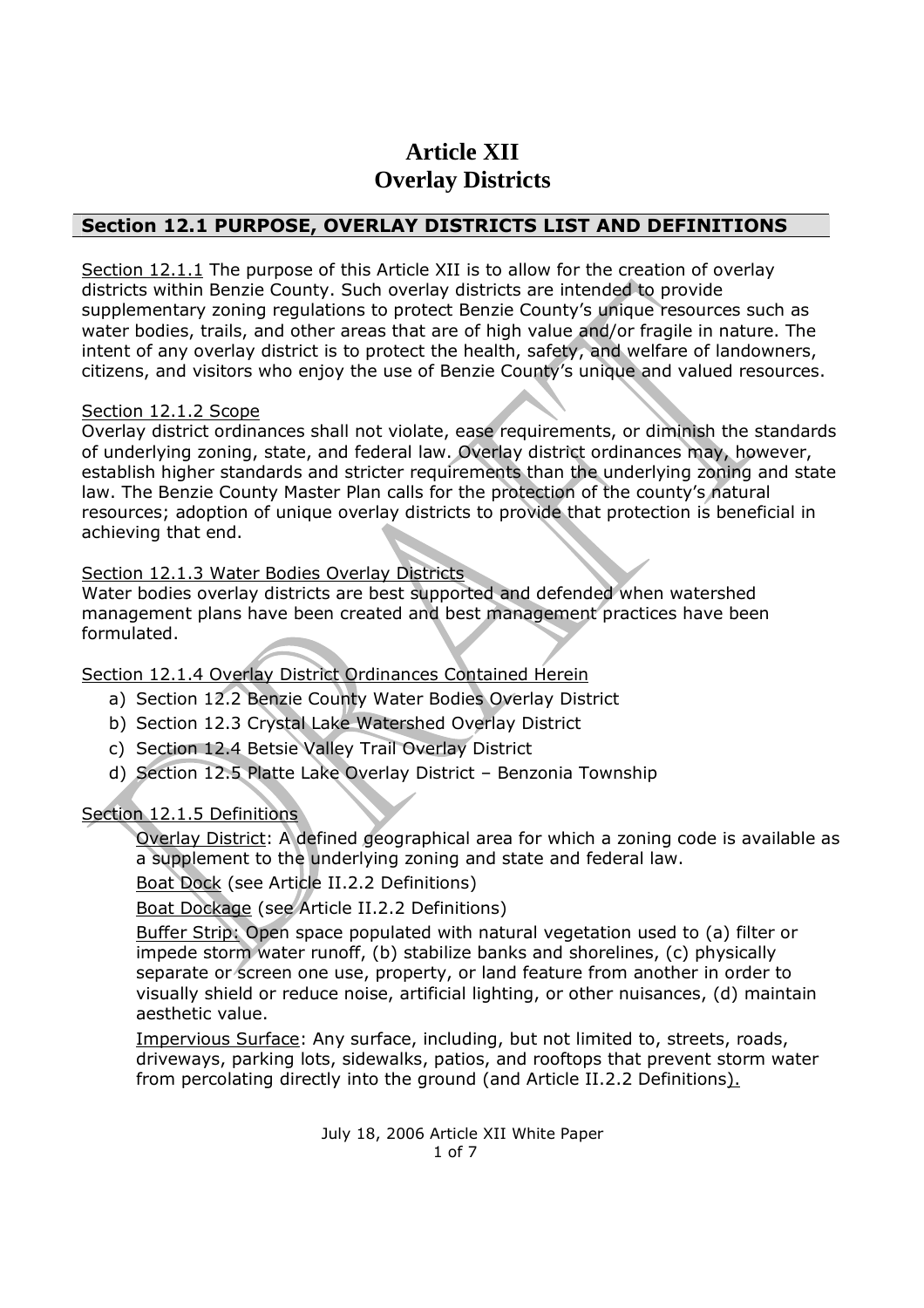Keyhole: A keyhole development, also called funnel development, is the development of a large parcel that has a relatively small, narrow frontage on a body of water. The small access point is intended for use by many more persons than is typical from a single family lot. Key holing occurs as a result of a "back lot" property owner purchasing a small, waterfront lot to accommodate access by owners/residents/guests. Typical back lot developments include condominiums, campgrounds, or planned unit developments.

Non-Point Source Pollution: Harmful substances that are carried by rain and snow moving over and through the earth and end up in groundwater, rivers, or lakes. These substances come from various sources and can be natural or man-made. They're called non-point source because instead of being dumped directly from a building or other artifact into a body of water, the pollutant is diluted and transported by the natural cycle of precipitation.

Point Source Pollution: Pollutants discharged from any identifiable point, including pipes, ditches, channels, sewers, tunnels, and containers of various types.

Riparian Parcel: Any land parcel where any portion of its boundary lies adjacent to a water body.

Water Body: A natural or artificial lake, river, or stream that is considered to be a water resource (see Article II.2.2 Definitions)

## **Section 12.2 WATER BODIES OVERLAY DISTRICT**

Section 12.2 Water Bodies Overlay District

Section 12.2.1 This overlay district ordinance shall automatically be superseded for any water body when a unique overlay district is adopted for that water body. This Water Bodies Overlay District Ordinance is a set of minimal protection standards that apply to all water bodies under Benzie County zoning when they do not otherwise lie within other water body overlay districts.

Section 12.2.3 In the absence of any reference to a zoning requirement or restriction in this section 12.2, the underlying zoning, state and federal law shall apply.

Section 12.2.3 The purpose of this overlay district is to manage the factors that contribute to water body integrity and character. These factors include but are not limited to:

- a) Boat docks and dockages.
- b) Boat usage on the water.
- c) Buffer strips.
- d) Noise and nuisance containment.
- e) Dredging.
- f) Soil erosion and sedimentation control.
- g) Fertilizer use and most importantly phosphorus fertilizers.
- h) Vegetation protection aesthetics and character.
- i) Vegetation management phosphorous containment.
- j) Marinas and keyholes.

July 18, 2006 Article XII White Paper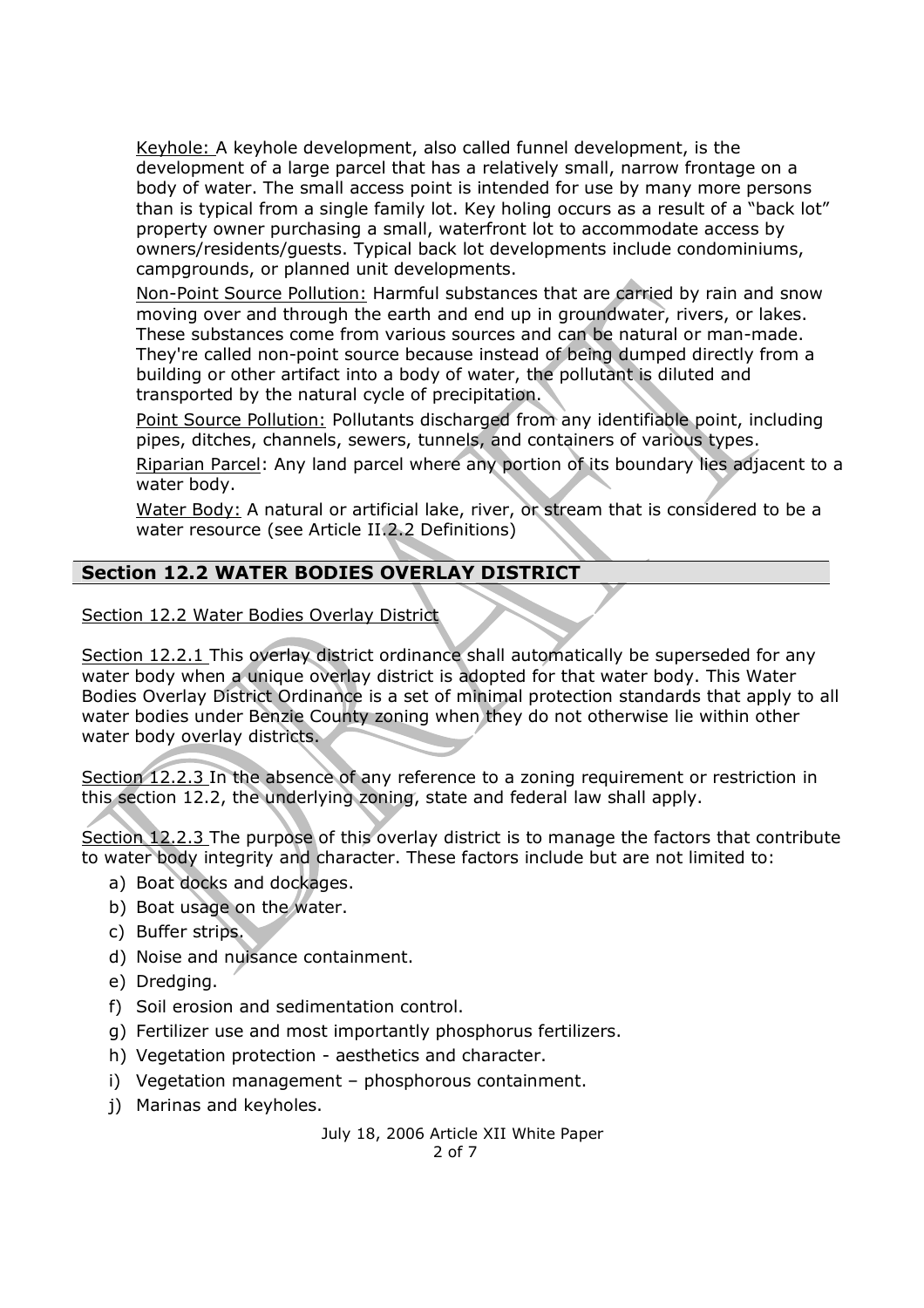- k) Ground water protection.
- l) Protection of aesthetic, scenic and recreational value.

m) Tree canopy and organic matter protection in support of aquatic ecosystems.

- n) Storm water run-off filtration and infiltration.
- o) Riparian wildlife habitat protection.
- p) Safety provisions.
- q) Aquatic plant management provisions.
- r) Management of storm water run-off to remove pollutants from both "point" and "non-point" sources of pollution.
- s) Chemical, physical and biological integrity of the water resource maintenance and restoration.
- t) Shoreline and steep slopes stabilization.
- u) Private roads and driveways.

Section 12.2.4 The boundary of the district shall include all of the riparian parcels located in Benzie County that are not otherwise included in other overlay districts. The boundary shall extend from the shoreline to the maximum of 200 feet or the parcel boundary, whichever is greater.

Section 12.2.5 Within the overlay district boundary, a two tiered 75 foot wide buffer strip along the shoreline shall be maintained. The first tier, the riparian buffer strip, shall be 25 feet wide running parallel to the shoreline and the second tier shall be a buffer strip 50 feet wide running outside of and parallel to the first tier.

Section 12.2.5.1 Restrictions common to both tiers:

- a) Diseased vegetation and unsafe trees shall be removed. Non-native invasive plants and shrubs and noxious plants including poison ivy and poison sumac, may be removed. Note: fallen trees and dead/dying standing trees are essential habitat to birds, amphibians, and other woodland creatures and should be left in place unless obstructive to existing access points/paths.)
- b) Chemical control of vegetation shall be prohibited except for poison ivy and poison sumac.
- c) Soil tilling for crops or gardening is prohibited.
- d) Soil disturbance may not exceed the minimum needed for the conduct of permitted activities.
- *e)* Cutting down trees is restricted. For purposes of obtaining views of the water, pruning is allowed. Contact the Benzie Conservation District for proper pruning methods. If area is heavily wooded, some trees may be removed, however, a minimum of 90 square feet of basal area must remain. In other words, an average of 113 ten to sixteen inches (10"-16") diameter at breast height (dbh) trees per acre must remain. If trees are smaller than 10" dbh, more trees must remain. If trees are larger than 16" dbh, fewer trees can remain. Perhaps the easiest way to visualize and enforce this restriction is to follow the chart 12.2A below. For example if most trees are 10-16" dbh, property owners must leave a tree every 15 feet. Ideally all size classes will be present. In the case of new

July 18, 2006 Article XII White Paper 3 of 7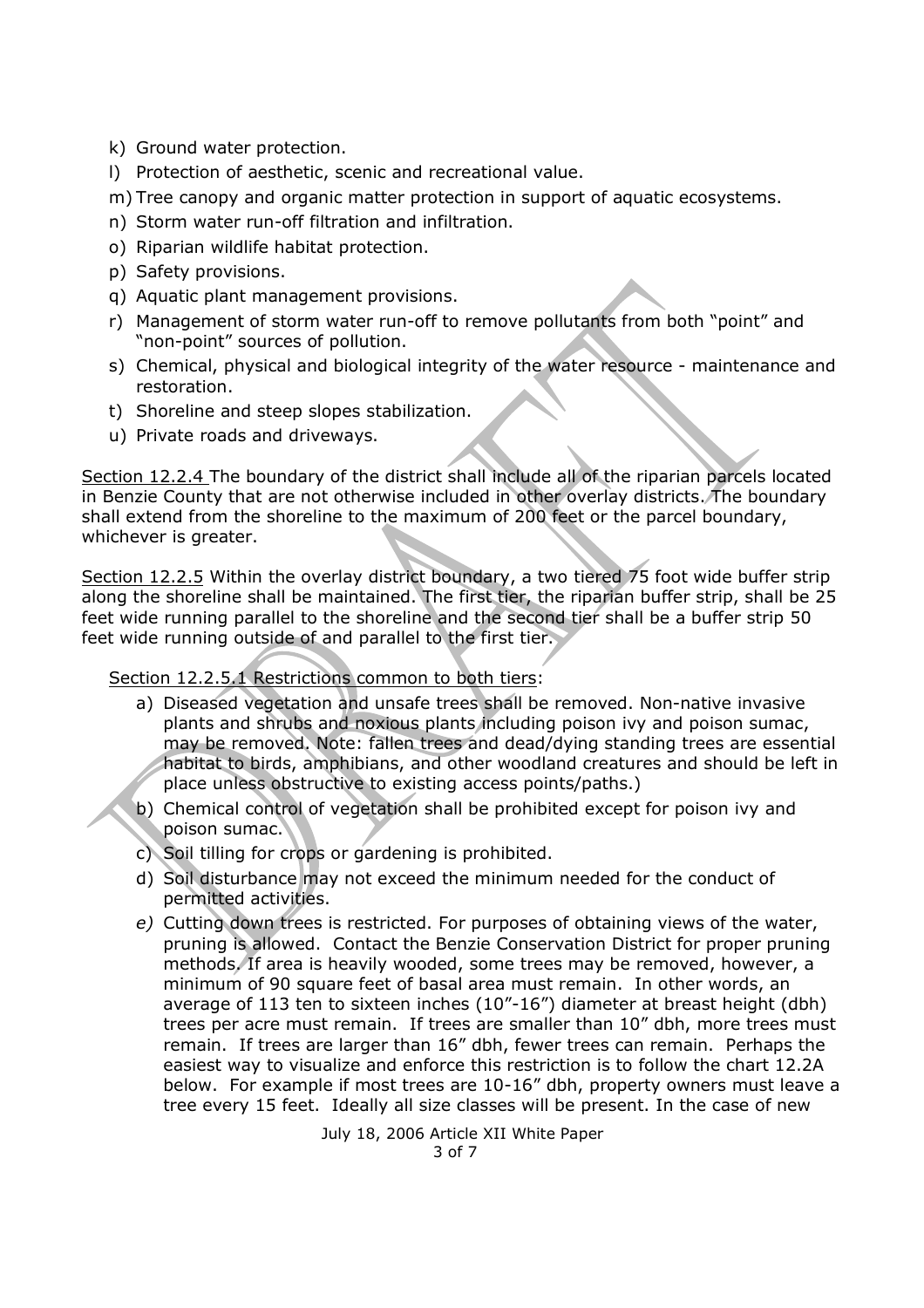home construction, no removal shall take place until after construction is nearly complete and the placement of view windows in homes is fully understood.

f) Fertilizers containing phosphorus are prohibited.

| <b>Tree Size</b>                   | Minimum spacing required |
|------------------------------------|--------------------------|
| 5" and under (saplings and shrubs) | Every 6 feet             |
| $\vert$ 6" – 9" (pole size trees)  | Every 11 feet            |
| $10"$ – 16" (average size trees)   | Every 15 feet            |
| 18" and larger                     | Every 20 feet            |

Chart 12.2A - Minimum Tree Densities

#### Section 12.2.5.2 First Tier - Riparian Buffer Strip Restrictions

- a) Within the 25-foot first tier "riparian buffer strip", pre-existing natural vegetation shall be preserved or non-native vegetation shall be restored to a natural state comprised of local native plant species. Trees and shrubs may be pruned for a filtered view of the water, but tree cutting per paragraph 12.2.5.1.e above is restricted. Any removal of plants, except poisonous plants, must be done using mechanical (i.e. hand tools) methods to prevent direct pollution of the adjacent water body with toxic chemicals. Disturbed soils must be immediately replanted with native plant species to prevent erosion and sedimentation of the adjacent water body
- b) No structures, impervious surfaces or storage of organic wastes, fertilizers or chemicals shall be allowed within the 25-foot buffer.
- c) Cut and pruned vegetative material shall be removed from the 25-foot first tier as an appropriate phosphorus reduction measure to eliminate the reintroduction of phosphorus through plant decay.
- d) Access pathways, not to exceed four (4) feet in width, are permitted to the water body. Access paths on steep slopes shall be constructed stairways designed to prevent erosion and damage to fragile soils. If wetlands are to be impacted, a permit must first be obtained from the MDEQ.
- e) A clearing parallel to the bank or shoreline, not to exceed four (4) feet in depth, is permitted up to twenty-five (25) feet in length, or twenty-five (25%) percent of the width of the parcel, whichever is the smaller.

Section 12.2.6 Unless already specified in another part of this ordinance or by homeowner association bylaws, minimum setback of all construction from the water body shoreline shall be fifty (50) feet.

#### Section 12.2.7 Steep Slopes

- a) Engineered slopes must be less than eighteen (18%) percent.
- b) Development on slopes of twelve (12) percent or greater shall meet the design requirements of this section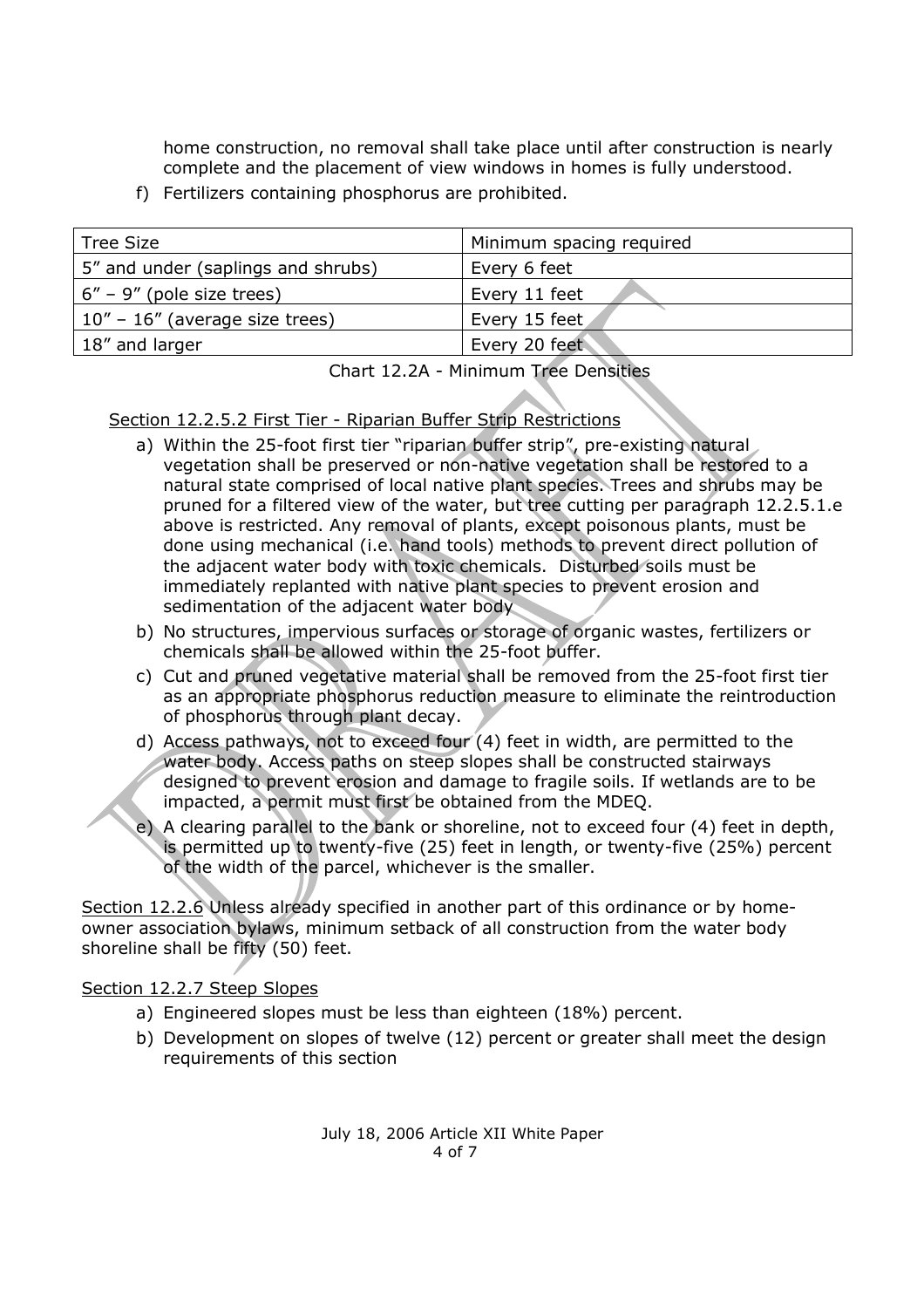i) Density: The permitted density for residential dwellings shall be based on the existing slope of the site. The permitted number of dwellings shall be based on the following chart 12.2B:

| <b>Maximum Density</b><br><b>Without Sewer</b> | Maximum Density With<br>Sewer | Existing<br>Slope   |
|------------------------------------------------|-------------------------------|---------------------|
| 1.00 Unit per Acre                             | 2.00 Units per Acre           | 12 to 17<br>Percent |
| 0.75 Unit per Acre                             | 1.50 Units per Acre           | 18 to 24<br>Percent |
| 0.50 Unit per Acre                             | 1.00 Unit per Acre            | $25+$<br>Percent    |

Chart 12.2B – Residential Dwelling Densities

ii) Impervious Surface Lot Coverage: The amount of land allowed to be covered by impervious surfaces shall be based on the existing slope of the site. Lot coverage shall be defined as the percentage of the lot (excluding rights-ofway and wetlands) that is covered by impervious surfaces, including structures and paving. In the case of planned unit developments, Condominiums and other planned developments, each individual lot need not meet the requirements of this section, provided that the total project does meet the requirements of this section (see Chart 12.2C).

| Impervious Surface Lot Coverage | <b>Existing Slope</b>  |
|---------------------------------|------------------------|
| 30 Percent                      | 12 to 17 percent slope |
| 20 Percent                      | 18 to 24 percent slope |
| 10 Percent                      | 25+ percent slope      |
|                                 |                        |

Chart 12.2C – Impervious Lot Coverage

iii) Natural Vegetative Cover: Outside of the 25-foot first tier (section 12.2.5 above), as much of the existing vegetation, including bushes, shrubs, natural ground cover, and trees, shall remain on the site as possible. Lawn (turf grass) areas shall not qualify as natural vegetative cover required in this section. The required amount of vegetative area to remain undisturbed shall be based on the existing slope on the site and shall be clearly indicated on the proposed site plan or sketch plan. The natural vegetative areas shall be located along lot lines, natural drainage courses, wet lands, and steep slopes to the extent possible. In the case of planned unit developments, condominiums and other planned developments, each individual lot need not meet the requirements of this Section, provided that the total project does meet the requirements of this Section (see Chart 12.2D).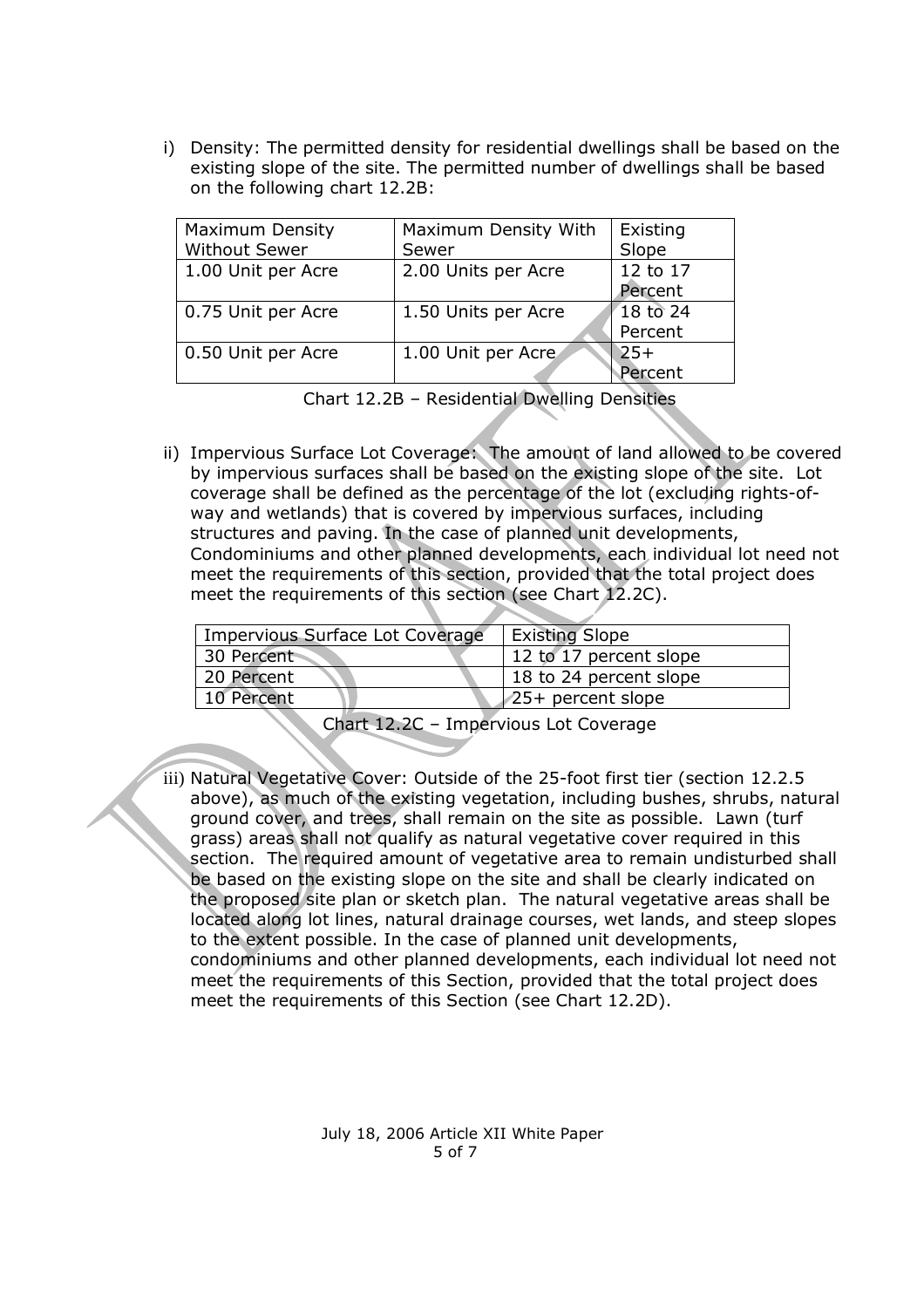| Percent of Lot to Remain in<br><b>Natural Vegetative Cover</b> | <b>Existing Slope</b>  |
|----------------------------------------------------------------|------------------------|
| 30 Percent                                                     | 12 to 17 percent slope |
| 40 Percent                                                     | 18 to 24 percent slope |
| 50 Percent                                                     | $25+$ percent slope    |

| Chart 12.2D - Minimum Natural Vegetative Cover |  |  |  |  |
|------------------------------------------------|--|--|--|--|
|------------------------------------------------|--|--|--|--|

- iv) Development on slopes of twenty-five (25) percent or greater shall be prohibited unless there are no other reasonable or prudent alternatives. If the property owner believes that no reasonable or prudent alternatives exist, he or she must first obtain a Special Land Use Permit pursuant to Article XIV prior to any development on slopes of twenty-five (25) percent or greater. In reviewing the Special Land Use request, the Zoning Administrator or Planning Commission must find that the following conditions are met: (a) that no other reasonable or prudent alternatives exist, (b) that the development will not create excessive soil erosion or sedimentation and that it will not impair the quality of water discharged from the site, (c) that the peak rate of storm water runoff after development will not exceed the peak rate of storm water runoff that has occurred prior to the proposed development, and (d) that all design requirements of this Section are met.
- v) Determination of Slope: The determination of slope shall be made by the Zoning Administrator based on the Slope Map. The Slope Map shall be on file with the County Clerk and the Zoning Administrator at all times. The Zoning Administrator shall make the best possible determination using the scale of the map and shall record his or her determination on a site plan that is made available by the property owner. In cases where there is more than one slope category on a lot or proposed development, the Zoning Administrator shall indicate these areas on the site plan.
- vi) If the property owner disagrees with the slope determination made by the Zoning Administrator, he or she may request a review of the determination by the Planning Commission during the site plan review process. In making its case, the property owner shall present topographic mapping or a survey prepared and sealed by a licensed community planner, a licensed architect, a registered civil engineer, or a licensed surveyor. Based on the evidence presented by the Zoning Administrator and the property owner, the Planning Commission shall make a slope determination and shall record its decision on the proposed site plan.

Section 12.2.8 Private roads and driveways located in the Watershed Overlay District shall not be located within thirty (30) feet of the water body shoreline or within twenty five (25) feet of a wetland or stream. Private roads in hilly terrain shall be encouraged to run parallel to natural contours of the land in order to minimize cutting, filling, and erosion.

Section 12.2.9 Dredging and shoreline alteration shall be done in accordance with DEQ regulations and permitting requirements.

> July 18, 2006 Article XII White Paper 6 of 7